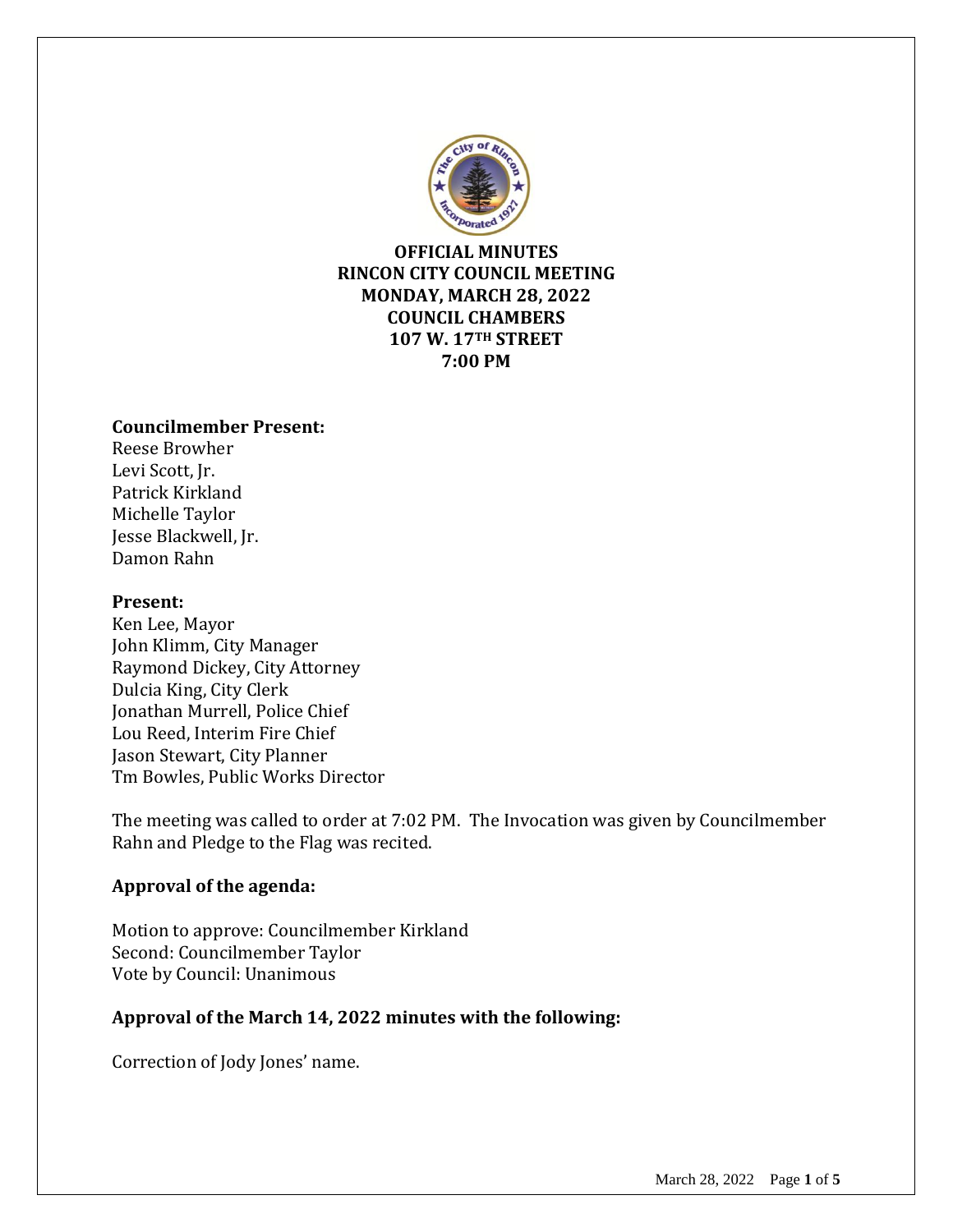Motion to approve: Councilmember Scott Second: Councilmember Rahn Vote by Council: Unanimous

# **Introduction of New Employees**

Chief Murrell introduced new officers Zach Brooks, Justin Hynko, Jessica Rahn, and John Etzle.

# **Presentation on 2022 Capital Projects**

Mr. Klimm said recently Council asked for an update, so Mr. Metzger is here tonight. Alec Metzger with EMC Engineering was present. Mr. Metzger said they have looked at projects that were talked about previously and provided a tentative schedule. On the schedule was East Towne Park pump station SCADA, they have to make a few upgrades to the SCADA systems that was recently rehabilitated; the Giles Park football field survey was completed and the site plan was reviewed by Mr. Osborne and Council, so they will be getting ready to start some design work and put it out to bid; on Middleground Road they are making a little bit of progress, they are still bringing in material, but with the 100 day extension it should be completed by May 14, 2022; they are getting started with Chimney Road to Fort Howard Road waterline extension project coordinating the environmental work and surveying; they are working on the Hardy Road improvements planning and cost estimate; Public Works yard and paving is on the schedule for survey and design; they are just getting started with the Wadley Circle and Keller Road lift stations; the 2022 LMIG project is out to bid; on the McDonald sidewalk project they have started coordinating utility locates and surveying; they will be doing the Fort Howard Road sidewalk design; the ones that are mostly designed are the 9th Street sidewalks. They have found all of the old plats and he believes that that we might have to acquire some easements. They are updating plans and quantities and will put this out to bid; with the GDOT sidewalks they are working on the plans, they have had preliminary permitting conversations with DOT; 7<sup>th</sup> Street Utilities Phase III is being permitted, the plans are ready to go out; 17<sup>th</sup> Street well house is ready for bid.

Mayor Lee asked if he could come back and give an update at the first meeting in July to see how much progress has been made.

# **New Business:**

# **1. Request approval of Preliminary/ Final Site plan for Hickory Knob Phase 13. The property is owned by Lamar Crowell of Keystone Homes, Inc. The property is zoned R-5 (Residential – One unit detached conventional house). (Map and Parcel # R2630002A01)**

Jason Stewart said this is the latest phase of Hickory Knob. This plan was recommended for approval by the Planning Board last May. They have been waiting for the EPD approval form and received it earlier this month. Neal Mckenzie with Coleman Company was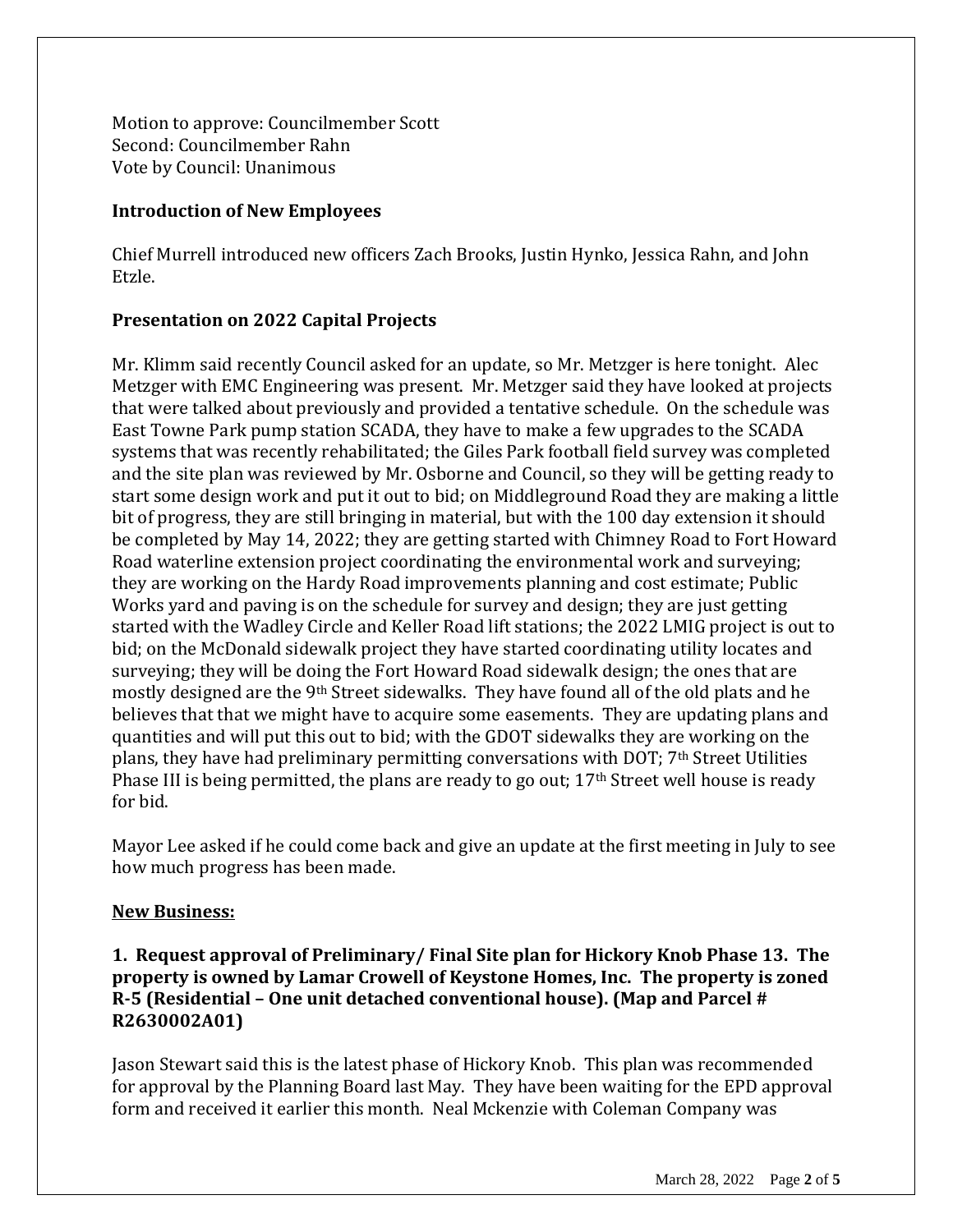present. Mr. McKenzie said this project was approved with the condition of getting a well approved. They finally got the well permit in February. This is Phase 13 and will bring Hickory Knob to build out and complete the subdivision. The road will be public, storm drains will be privately maintained, sewer will be Rincon and the water will be private. On the east end this will be connecting to Rosehill Road. Once the project is constructed the roads will be turned over to Rincon. Mr. Kirkland asked why don't they want to connect to City services. Mr. McKenzie said that is wanted. It would be a benefit to connect to Rincon, but with this project the capacity was not there. He does not believe Rincon has water there that is available. Mr. Bowles said we have water that runs down Plantation Drive, we have no way to meter any water that flows there. There was discussion about the well location and fire hydrant locations. Councilmember Scott said he has other concerns given the capacity out there; this is a private water system would HB459 effect us or hinder us. Attorney Dickey said it is in the Rincon service district, private entities do not play a part in that the only time they play a part is if we allow them. This area is surrounded by Macomber's system. Councilmember Scott said if that private company abandons that system we will have to take over and fix it. We need to look at this to see what the cost is for us to do this. There was an explanation on Macomber Water system and wells. Attorney Dickey said there has already been a phase put in between this one. Mayor Lee said we are asking a lot of questions that brought something to our attention that we need to follow up on but he doesn't think we need to hold this project up, however we need to have some discussion long range on what might need to be done. Councilmember Kirkland said he would like to see this tabled for at least one meeting. Mr. Stewart said they will need to come back to Council for the final plat approval. Mr. McKenzie said the construction for this will probably take 150 days and then they will come back. Mayor Lee said the well will need to be done regardless; we have a bigger thing than just this one well. Councilmember Kirkland said he feels like we need to get more information about the well.

Councilmember Kirkland made a motion to table for at least one meeting.

Mr. McKenzie asked what additional information he would like to be provided; they have an EPD approved well that is currently permitted. It is going to be an approved viable system that will operate any in regards. Councilmember Kirkland said he thinks they are talking about the system as a whole, the sewer is coming do we have the lines to run the well. Councilmember Scott said for us to get to where we need to be on the build out we probably will not make that. We need to look at other options not eliminate the well. Councilmember Browher asked did Macomber get more additional well water capacity with this well, yes.

Councilmember Kirkland removed his motion.

Motion to approve with the condition that the infrastructure future needs are addressed: Councilmember Scott Second: Councilmember Blackwell Vote by Council: Unanimous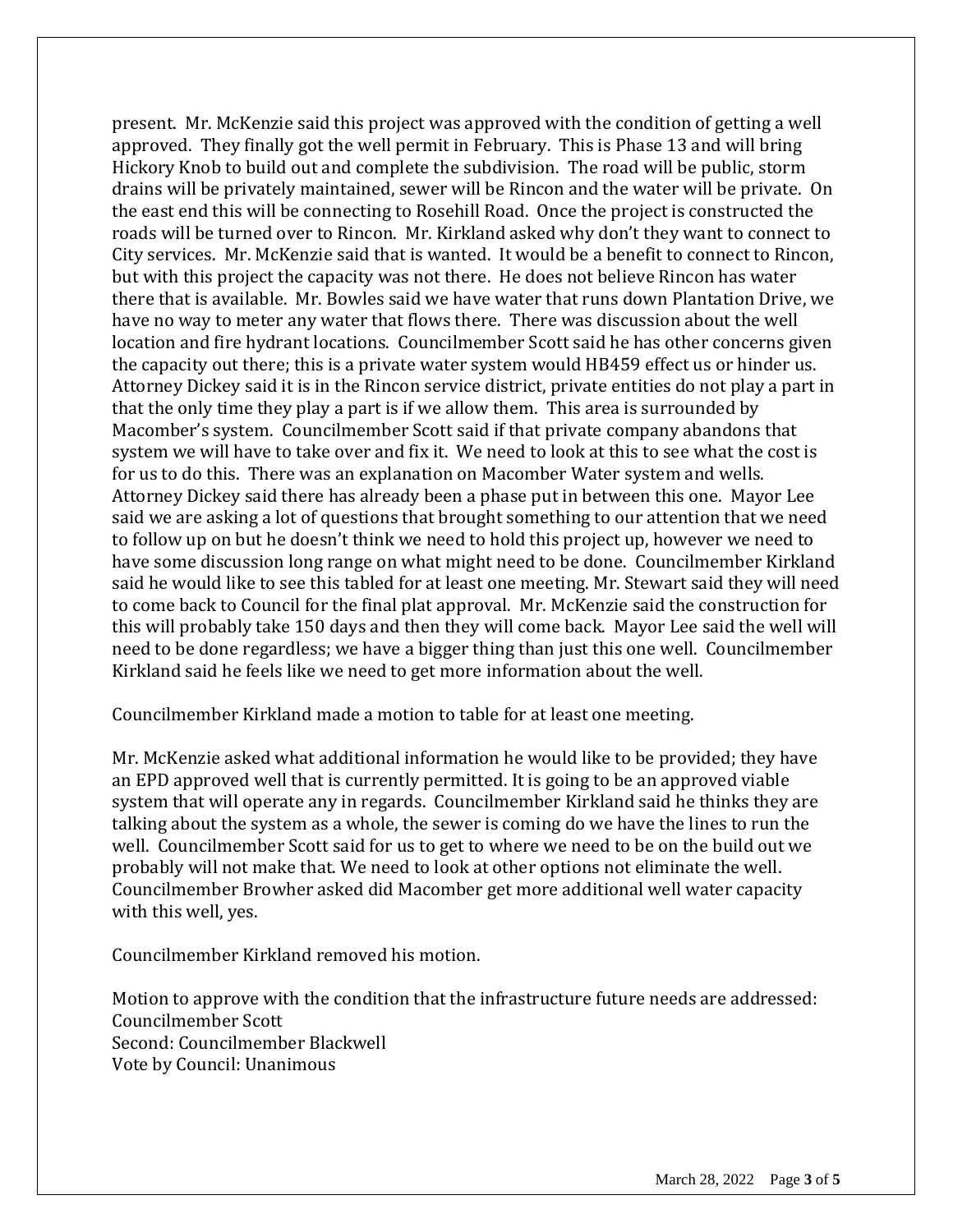# **2. Griffin Contracting request approval of pay request #4 in the amount of \$122,436.66 for 2021 TSPLOST Rincon-Middleground Road. LI #335.4100.549104**

Mr. Metzger said the quantities have been verified. They are probably around 60% done with milling, the waterlines are in and most of the other work has been complete. They still need to finish milling, GAB, and asphalt surfaces.

Motion to approve: Councilmember Browher Second: Councilmember Taylor Vote by Council: Unanimous

# **3. Request approval to accept donations for the Rincon Police Department K-9 unit.**

Chief Murrell said they have been doing some foot work. He has received a total of 5 checks from various businesses around the City for the assistance with the purchase of and equipment for a K-9. He would also like to request approval to accept the donations without coming before Council in the future. The total donations are \$5,000.00, Jonathan Cross with Cross Resurrection; Dr. Odum; Dr. Palmer; CHGC Holdings LLC, which is Brad and Lisa Cowan; and Dr. Paletta with the Georgia Institute of Plastic Surgery. Councilmember Scott asked Attorney Dickey was there a problem accepting donations from the public, Attorney Dickey said no. Councilmember Scott said as long as you run this by Mr. Klimm it should be fine to collect the donations. Councilmember Kirkland said maybe you can put it on your monthly report so Council can see what is being donated.

Motion to approve: Councilmember Scott Second: Councilmember Blackwell Vote by Council: Unanimous

# **4. Request approval of amendment #1 to the Disposal Services Agreement with Waste Pro of South Carolina, Inc.**

Mr. Klimm said this memorializes what has already taken place with recycling. We are going from the 2<sup>nd</sup> and 4<sup>th</sup> week to every other week for recycling. There was discussion on missed pickups and handling of carts.

Motion to approve: Councilmember Rahn Second: Councilmember Blackwell Vote by Council: Unanimous

# **5. Administrative Reports:**

**City Manager** – Mr. Klimm gave an update on working group tractor trailer meeting. He acknowledged the working group. And said Attorney Dickey along with Jason Stewart came up with a system of permitting and it will be before the Council in the future. The permitting process gives the City the opportunity to take enforcement action. There is a